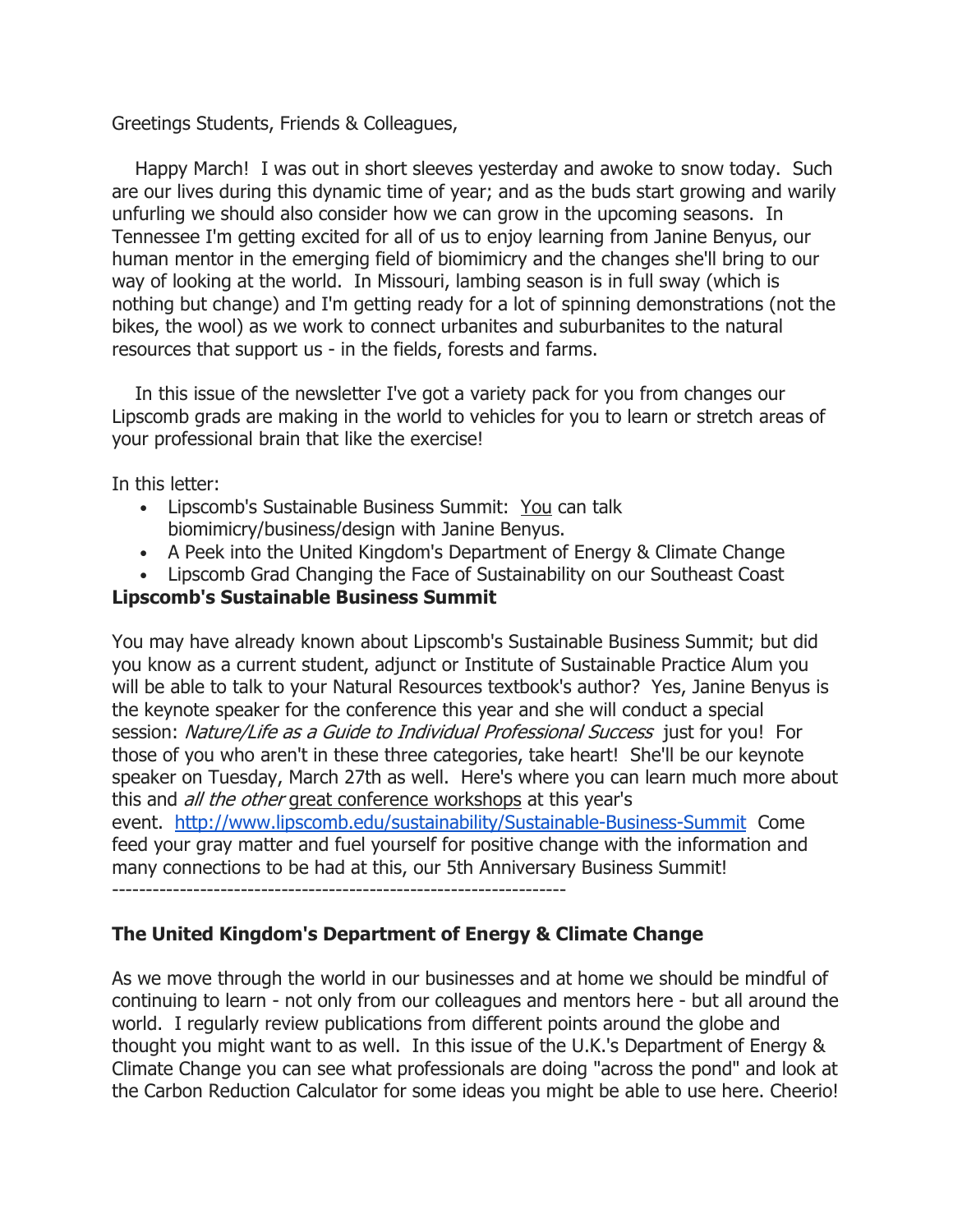• DECC Review March 2012.pdf

-------------------------------------------------------------------

#### Sustainability Advisory Committee members pick up the torch of Hilton Head Island's eco-outlook.

"Hilton Head Monthly" Tuesday, 28 February 2012 10:39 By Sally Mahan

There are few people who would argue with the statement that the lure of Hilton Head Island is directly tied to the environment. After all, when the island was first developed in the 1950s, the goal was to promote and protect our natural resources and beauty. The questions now are: Have we lost our way? Are we doing enough to protect our island over the coming decades? And what steps can we take as a community to make certain that the original promise to protect our environment is kept for future generations?

Those questions and more are being addressed by a recently-formed panel called the Sustainability Advisory Committee. The original idea for the sustainability board came out of the Mayor's Vision Task Force, which was created by then-mayor Tom Peeples in 2009.

The task force met for about 10 months and discussed issues such as improving our local economy, the future of tourism, technological issues, development and revitalization, and more. The 13-member group finished its work in September 2010 and released a 109-page "Vision 2025" report identifying the community's core values and 11 key recommendations.

The first core value identified by the Mayor's Vision Task Force was to "protect the natural beauty, environmental resources and unique sense of place of our sea island." Naturally (no pun intended), the protection of the environment followed. One of the recommendations the task force made was to "appoint a Sustainability Advisory Committee to identify, explore and promote environmental and 'sustainability' options, policies and practices."

To that end, the seven-member sustainability committee was created by the Greater Island Council or Hilton Head Island and Bluffton, a nonprofit group of community leaders whose goal is to protect the quality of life on and around Hilton Head Island. The committee is being chaired by Teresa Wade, founder of Experience Green (and Lipscomb ISP Grad - You go girl!), a Hilton Head organization devoted to "building sustainable communities that benefit the planet, its people and prosperity."

The committee has just started its work, which includes developing strategies to address a variety of topics, including the island's resource consumption, water quality and supply, waste management, energy consumption and alternative energy sources, transportation, and more.

"We're in the process of determining our top priorities and doing an island-wide assessment," said Wade. "When we have numbers associated with the various topics, we can get a baseline and strategize future goals for five years, 10 years, etc., down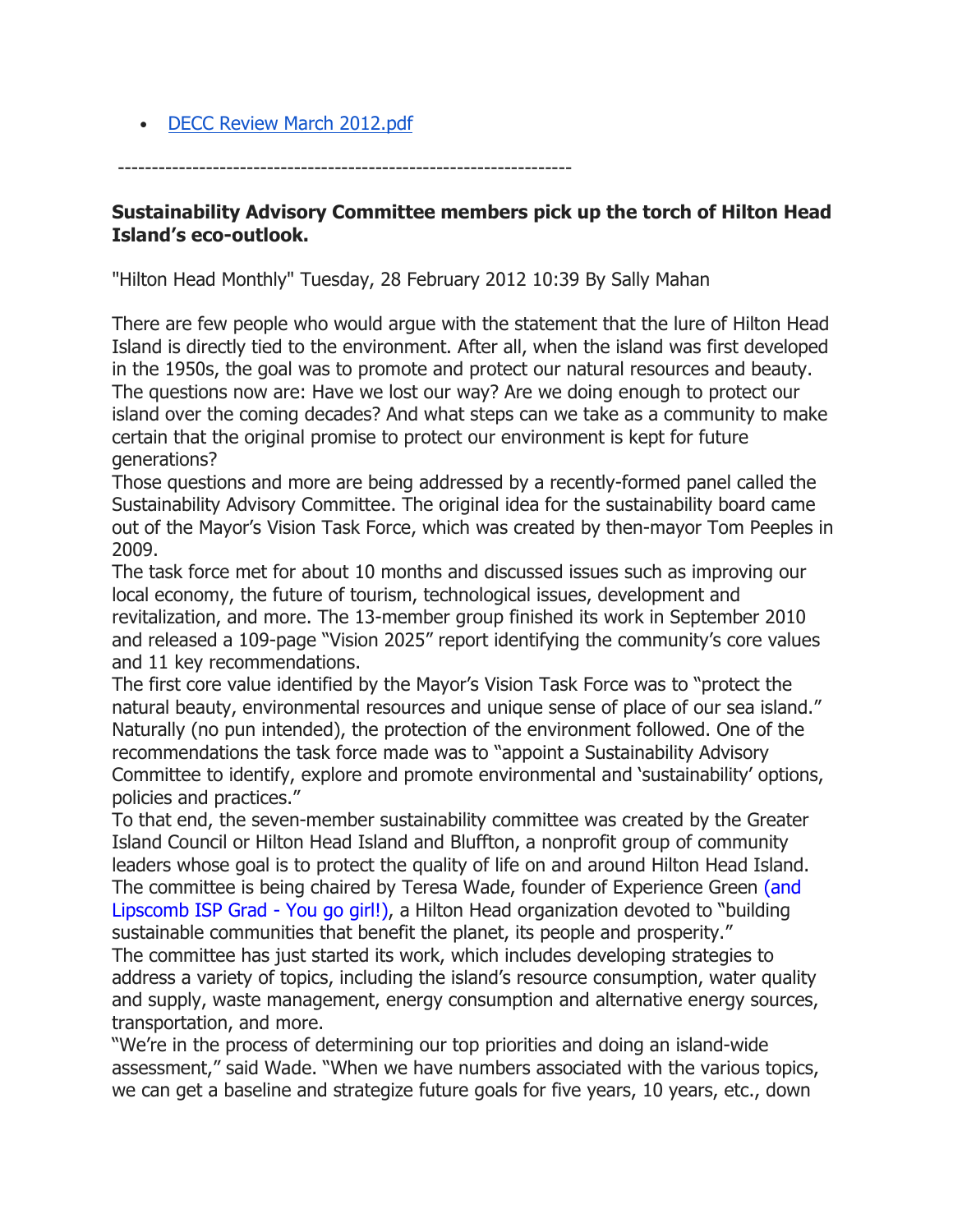the road.

"There's a lot to consider, including our demographics, our challenges, the economy… The key takeaway is that sustainability is integrated and intertwined in our community's decision-making."

Wade stressed that the group is a "citizens' committee."

"This committee is working on behalf of the community. We don't work under the town, and we weren't appointed by the town. Ultimately, the committee's recommendations will be presented to the town council for consideration."

But in the meantime, Wade said the committee will be reaching out to others. "As we go forward we want to include multiple stakeholders, including the POAs, the schools, and other community organizations and individuals."

Meanwhile, Wade said she is very pleased and excited about the committee's work. "It's so encouraging to see the passion, interest and commitment of this group." She also believes that the community must be passionate about the future.

"When I first came here, I was so impressed with the original idea of Hilton Head. I think that torch kind of got left behind at a certain stage. We want to reignite that passion and get back to the original identity of Hilton Head and to live in harmony with our environment."

## Sustainability Advisory Committee

Mark Baker, Wood + Partners Peter Kristian, Hilton Head Plantation Tony Wartko, The Sea Pines Resort Milt Rhodes, New Urban Water Works Stu Rodman, Beaufort County Council Allen Ward, Ward Edwards Teresa Wade, Experience Green

## **Timeline**

**2009:** Then-Mayor Tom Peeples taps 13 community leaders to serve on the Mayor's Vision Task Force to "chart the course for the island's next 50 years."

**2010:** The task force looks at the town's strengths and weaknesses, its core values and its future. Topics include the town's master plan, the local economy, tourism, technology, development and revitalization, and more.

2011: The task force releases a 109-page report called "Vision 2025," which includes 11 key strategies to guide the town over the coming decades.

2012: The Greater Island Council, a nonprofit organization of community leaders, implements a task force recommendation and puts together a seven-member Sustainability Advisory Committee to "research, develop and promote sustainable